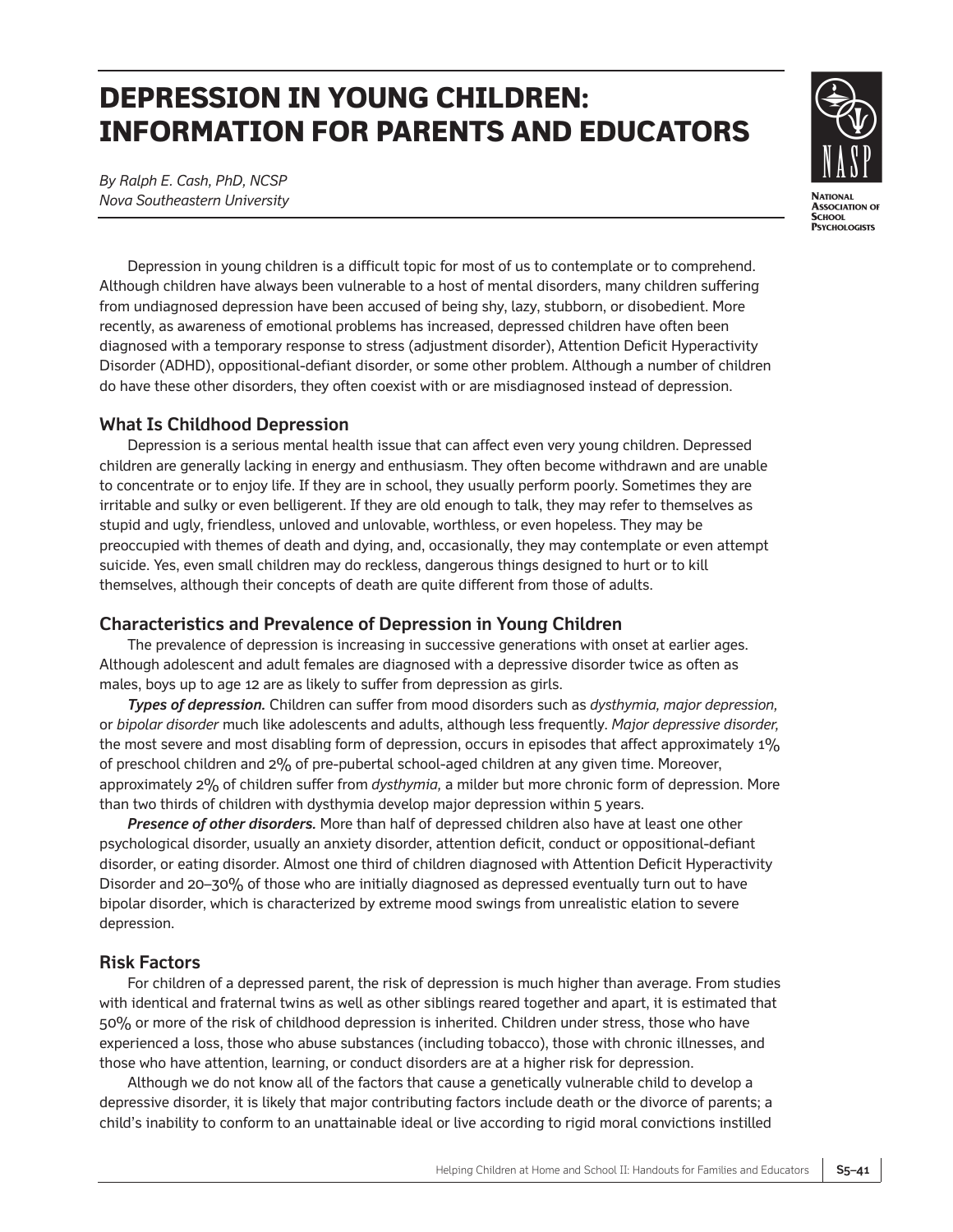by parents; failure to establish solid emotional bonds in infancy because of rejection or neglect; an excess of punishment and criticism with too little reward and praise; ineffective means for expressing angry feelings; physical, emotional, or sexual abuse; bullying; and traumas such as terrorism or natural disasters.

#### **Signs and Symptoms**

Recent studies indicate that many of the major symptoms of depression in adolescents and adults anhedonia (inability to experience pleasure from normally pleasurable activities), sadness and grouchiness, low energy level, recent changes in energy level, low self-esteem, crying, hyperactivity that begins after age 2, and playing or talking about themes involving death—are also characteristic of depression in children. Difficulty experiencing joy when exposed to the pleasurable aspects of daily life is especially characteristic of most depressed children. There are, however, important age-related differences in the signs and symptoms of depression.

- *From birth to age 3:* Depression may be reflected in feeding problems, failure to thrive that has no identifiable physical cause, tantrums, lack of playfulness, apathy, and less expression of positive feelings in general.
- *Age 3–5:* May be accident-prone, subject to phobias and exaggerated fears, likely to exhibit delays or regression in important developmental milestones such as toilet training, and inclined to apologize excessively for minor mistakes and problems such as spilling food or forgetting to put away toys.
- *Age 6–8:* Expresses vague physical complaints, aggressive behavior, clinging to parents, and avoidance of new people and challenges.
- *Age 9–12:* Expresses morbid thoughts, extreme worry about school work, insomnia, and blaming themselves for disappointing their parents and teachers.

Just because a child exhibits some or even all of these characteristics does not necessarily mean that that child has a depressive disorder. When these signs and symptoms are present, however, particularly if the symptoms are severe and/or persist most of the time for a month or more, it is important to have the child evaluated by a mental health professional who specializes in children, especially if the child has other risk factors. Early diagnosis and treatment can shorten depressive episodes, help to avoid future episodes, and prevent potentially dangerous or disastrous results such as school failure, self-injury, or suicide.

#### **Evaluation and Treatment**

*Seeking diagnosis.* Fortunately, depression and bipolar disorder can be identified and effectively treated even in very young children. Unfortunately, diagnosis and treatment of childhood depression require very specialized training and skills. For example, infants and preschoolers rarely have the ability to express feelings well using language. So depressive symptoms must be inferred from overt behavior, information gleaned from interviewing parents and other caregivers, observation of the child's interactions with other people, and play interviews. Only child psychiatrists, child psychologists, school psychologists, and other mental health professionals with specific training in working with young children are likely to have the expertise necessary to conduct such evaluations appropriately.

*Comprehensive evaluation.* As is the case with adolescents and adults, a thorough evaluation should begin with a physical examination to rule out identifiable physical causes for the behavior patterns that suggest depression. This should be carried out by a pediatrician or other physician trained to work with children. The physical exam usually includes assessment of the child's visual and auditory acuity. Undiagnosed vision and/or hearing impairment can cause a child to appear depressed or even trigger depression. For older children the examination should also include screening for drug and alcohol use, since this is occurring in our society at earlier and earlier ages and the use can mimic or bring on depressive episodes.

After the physical examination and any necessary medical treatment, qualified, child-oriented mental health professionals should see the child. They should interview the parents and other caregivers as necessary and then consult with other professionals including the pediatrician, teachers, and other school or daycare personnel. They then choose evaluative tests and observational procedures as needed, inform the parents of the results of the evaluation, and then formulate a comprehensive treatment/intervention plan in collaboration with the parents.

*Treatment plan.* To be most effective the plan must involve family, school or daycare personnel, medical specialists, and community resources as warranted. Comprehensive treatment of depressive disorders or bipolar disorder usually involves a combination of psychotherapy or counseling, pharmacotherapy (medication), school or daycare intervention planning, family education, and ongoing evaluation and monitoring. All of these must take into account and be sensitive to the values, cultural background, language, and other special circumstances of the child and his or her family.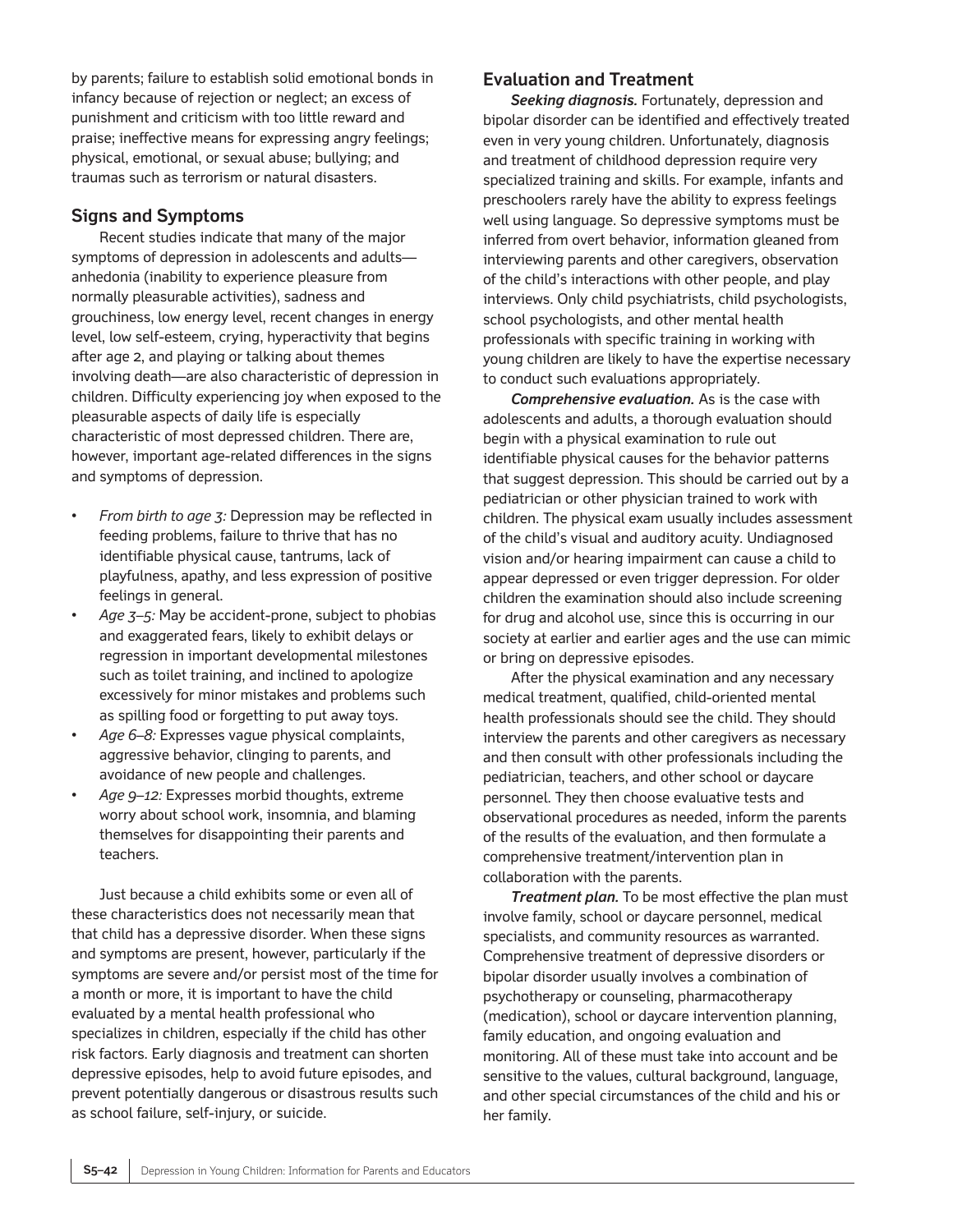# **What School Personnel Can Do**

- Learn the signs and symptoms of depression at various ages and developmental levels.
- Consult with the school psychologist or other mental health professional in the school if a child is suspected of being depressed.
- Report suspected abuse or neglect to the appropriate authorities.
- Inform the parents of any concerns about their child, and help link them with resources for effective follow up.
- Encourage parent-school collaboration.
- Have a carefully crafted suicide prevention plan in place in the school and implement it.
- Have an effective suicide postvention plan in place in the school, and work to ensure that it never has to be implemented.
- Have a comprehensive crisis intervention plan in place in the school.
- Have clear anti-bullying policies in place in the school and implement the policies consistently.
- Cooperate with mental health professionals by providing data for evaluations with parent permission.
- Collaborate with treatment providers to implement treatment plans and to collect data to evaluate progress with parent permission.
- Use evidence-based programs to prevent substance abuse, strengthen problem solving, improve social skills, and teach alternatives to violent and selfdestructive behavior.
- Take steps to ensure that every student feels welcome and safe in the school.

# **What Parents Can Do**

- Know your child and your child's friends.
- Be actively involved with your child's school, preschool, or daycare program.
- Learn the signs and symptoms of depression, and monitor your child.
- Take your child to school or community health care/mental health screenings when these are offered.
- Participate in parent training sessions offered by the school or by community agencies.
- Learn about the school's violence, suicide, and bullying prevention plans.
- Learn about school and community resources for obtaining an evaluation if you suspect a problem.
- Cooperate fully in the evaluation process if your child needs to be evaluated.
- Be an active participant in developing a treatment plan if your child is diagnosed with depression.
- Monitor your child carefully for suicidal thoughts, statements, or plans.
- Make sure that guns, medications, and other potentially lethal implements are not accessible to children.
- Do not hesitate to ask your child directly about suicidal thoughts, drug involvement, alcohol use, or problems with bullies.
- Learn about the diagnosis and treatment options if your child has been diagnosed and use resources like those listed below.

## **Resources**

- Ingersoll, B., & Goldstein, S. (2001). *Lonely, sad, and angry.* North Branch, MN: Specialty Press. ISBN: 1886941459.
- Merrell, K. W. (2001). *Helping children overcome depression and anxiety: A practical guide.* New York: Guilford. ISBN: 1-57230-617-3.
- National Institute of Mental Health. (2001). *Depression in children and adolescents (Fact Sheet for Physicians).* Bethesda, MD: Author (NIH Publication No. 00-4744). Available: *www.nimh.nih.gov/publicat/depchildresfact*
- U.S. Public Health Service. (1999). *Mental Health: A report of the Surgeon General.* Washington, DC:
- Author. Available: *www.surgeongeneral.gov* U.S. Public Health Service. (1999). *The Surgeon General's Call to Action to prevent suicide.* Washington, DC: Author. Available: *www.surgeongeneral.gov*
- U.S. Public Health Service. (2000). *Report of the Surgeon General's Conference on Children's Mental Health: A national action agenda.* Washington, DC: Author. Available: *www.surgeongeneral.gov*
- World Health Organization. (2000). *Preventing suicide: A resource for teachers and other school staff.* Geneva: Mental and Behavioral Disorders, Department of Mental Health (WHO). Available: *www.who.int/en*

#### **Websites/Organizations**

American Academy for Child and Adolescent Psychiatry, 3615 Wisconsin Avenue, NW, Washington, DC 20016; *www.aacap.org*

- American Academy of Family Physicians, P.O. Box 11210, Shawnee Mission, KS 66207; (800) 274-2237; *www.aafp.org*
- American Association of Suicidology, Suite 310, 4201 Connecticut Avenue, NW, Washington, DC 20008; (202) 237-2280; *www.suicidology.org*